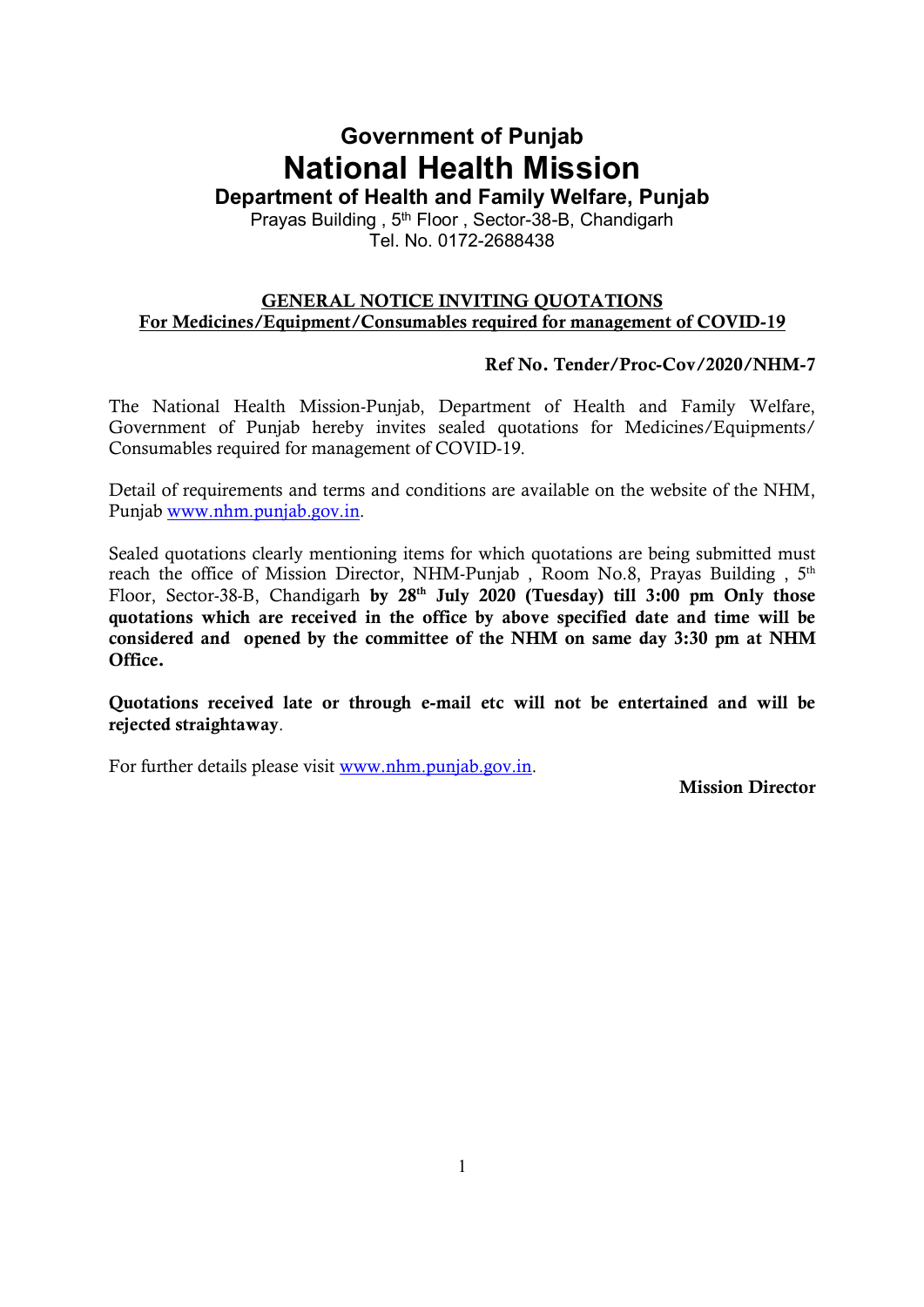#### Ref No. Tender/Proc-Cov/2020/NHM-7

#### Quotation Form

#### (Equipments/Consumables/Medicines)

#### Terms and Conditions:

- 1. The bidder should be Manufacturer/ Wholesaler / Retailers of the Quoted Items.
- 2. The schedule of requirements is attached as **Annexure-I** along with this Quotation form.
- 3. The quotations should be submitted in a sealed envelop super-scribed as "Quotation for supply of Package I" and the quotation should be addressed to Mission Director, NHM-Punjab, Room No.8, Prayaas Building, 5<sup>th</sup> Floor, Sector-38-B, Chandigarh by 28<sup>th</sup> July 2020 till 3:00 pm. Quotations received late or through e-mail etc will not be entertained and will be rejected straightaway
- 4. Sealed quotations will be opened by a committee of NHM on same day 3:30 pm at NHM office in the presence of the representatives of the bidders who wish to be present during the quotation opening.
- 5. Quoted rates should be valid for 90 days from the date of opening of the quotations.
- 6. The bidder should quote the rates for the items described as per the specificaions mentioned in this tender document only. Any omission in this regard may result in rejection of the tender.
- 7. The price must be quoted F.O.R. Destination per unit in INR as per the price bid format.
- 8. These terms and conditions should be signed and stamped by the bidder and should be submitted along with the quotation.
- 9. Total Landed price per unit (including all taxes) will be taken into consideration for evaluation of quotation.
- 10. Bidder will give an undertaking that the quoted item has not been supplied to any institution on lesser rates than quoted in tender.
- 11. The quotation must be accompanied with the earnest money deposit as specified in Annexure I. The earnest money should be in the form of Bank Draft in favour of State Health Society, Punjab payable at Chandigarh or RTGS/ NEFT – IndusInd Bank, Sector 38, Chandigarh Branch, A/c No. 100036118411, IFSC INDB0000835. Quotations not accompanied by the earnest money will be rejected straightaway.
- 12. The bidder must attach compliance statement along with product catalogue of the quoted model clearly highlighting the technical specifications asked in the quotation document (Applicable in case of equipment / instruments).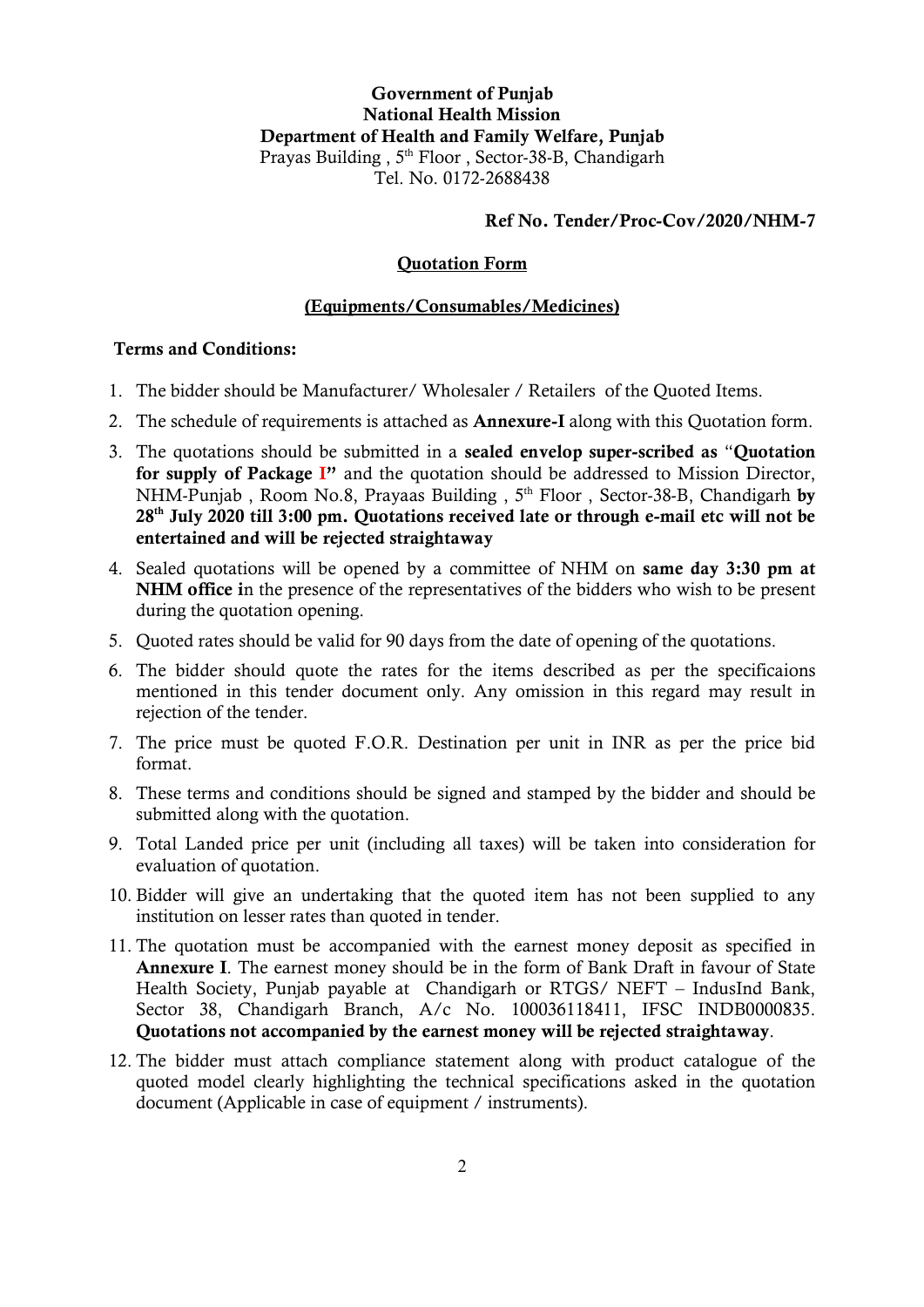- 13. Only one model/option should be quoted. Quotation of the bidder quoting more than one model/option of any item shall be rejected straightway (Applicable in case of equipment / instruments).
- 14. The earnest money of the successful bidder for the item for which the concerned bidder is found to be lowest evaluated Substantially Responsive bidder will be retained as Performance Security and will be refunded on successful execution of the order. Earnest money of unsuccessful bidders will be refunded.
- 15. The earnest money and performance security can be forfeited, if the bidder submits any wrong information / statement in his quotation or if the bidder fails to execute the order satisfactorily.
- 16. The item may be inspected by the inspection team nominated by the Mission Director, NHM once the material is received in consignee stores.
- 17. The item must be supplied within 7 days from the issue of Notification of Award. If the successful tenderer fails to execute the supply order within the stipulated period penalty @ 0.25% per day of the value of the order not supplied will be levied. The cut of date of delivery period shall be counted from the date of actual dispatch of supply orders to date of receipt of supplies at FOR destination.
- 18. In case Non execution orders or partial execution the concerned bidder may be blacklisted/ debarred for participating in quotations/tenders to be called by the Department of Health and Family Welfare, Punjab (That includes, DHS, DFW, PHSC, NHM) for a period of 2 years.
- 19. Submission of sample of quoted items: alongwith the Tender/ Quotation
- 20. The quantity stated while calling quotations in schedule enclosed can be overdrawn, underdrawn or even undrawn.
- 21. The item must be supplied in packing recommended for supply of such items.
- 22. Payment will be made only after satisfactory receipt of the material in the store of the consignee along with inspection note.
- 23. All the disputes relating to this procurement shall be subject to the territorial jurisdiction of Chandigarh Courts.
- 24. The bidder is requested to check/browse the website www.nhm.punjab.gov.in for any amendment/addendum/correction regularly.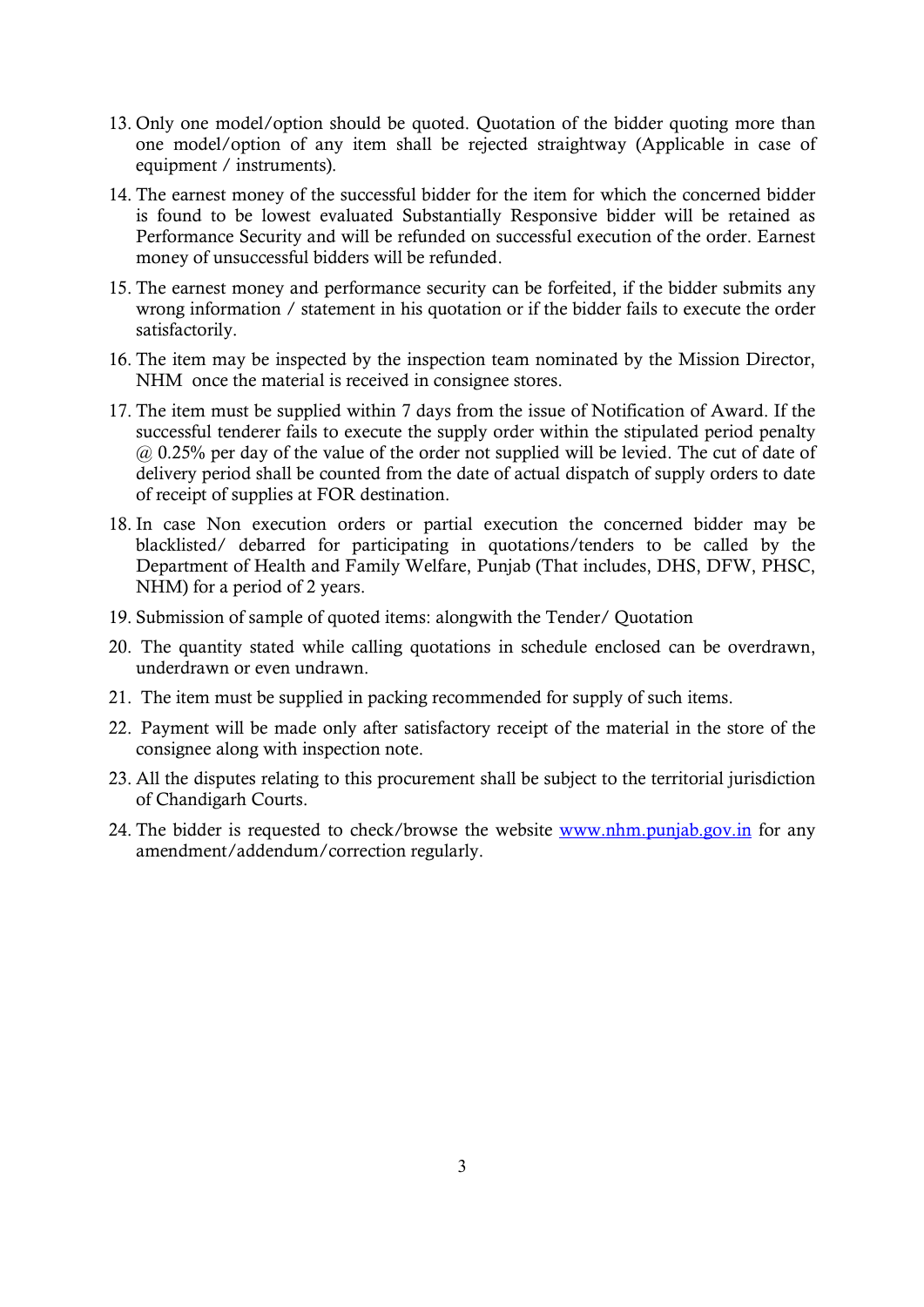#### Annexure – I

#### Package – I

#### Schedule of Requirements

| SN             | Name of the Item                                | Specification                                                                                                                                                                                                                                                                                                                                                                                                                                                                                                                          | Qty to be<br>procured | <b>EMD</b><br>(in Rs) |
|----------------|-------------------------------------------------|----------------------------------------------------------------------------------------------------------------------------------------------------------------------------------------------------------------------------------------------------------------------------------------------------------------------------------------------------------------------------------------------------------------------------------------------------------------------------------------------------------------------------------------|-----------------------|-----------------------|
| 1              | Nitrile<br><b>Gloves</b><br>280 mm Sizes 6.5, 7 | Non-sterile<br>Powder free<br>Quality compliant with the below standards, or equivalent:<br>a. EU standard directive 93/42/EEC Class I, EN 455<br>b. EU standard directive 89/686/EEC Category III, EN<br>374<br>ANSI/SEA 105-2011<br>c.<br>ASTM D6319-10<br>d.                                                                                                                                                                                                                                                                        | 200000                | $10,000/-$            |
| $\overline{2}$ | Pulse Oximeter<br>Hand Held                     | As per ICMR Specifications with One Year Warranty                                                                                                                                                                                                                                                                                                                                                                                                                                                                                      | 2000                  | $20,000/-$            |
| 3              | <b>Shoe Cover</b>                               | 50 GSM Non Woven Material<br>Shoe Size: 8 or 9 Nos<br>Height-24 Inches<br>(From Toe to Knee)<br>With Taping on the seams                                                                                                                                                                                                                                                                                                                                                                                                               | 20000                 | $5,000/-$             |
| 4              | Disposable Gown<br>with Cap & Shoe<br>Cover     | Gown<br>Front Open with Overlapping 6 inches Velcro, Round<br>Neck, Coverall, Split Type<br>Color: White/Sky Blue<br>50 GSM Non Woven Material<br>Style:<br>Length-120 Cm <sup>+2</sup> Cm<br>$Check - 100$ $Cm+2$ $Cm$<br>Sleeves (Good Quality Elastic at the Wrist) - 50 Cm ±2 Cm<br><b>Shoe Cover</b><br>50 GSM Non Woven Material<br>Shoe Size: 8 or 9 Nos<br>Height-24 Inches<br>(From Toe to Knee)<br>With Taping on the seams<br>Cap<br>50 GSM Non Woven Material. Adjustable good soft thread<br>elastic for comfort fittings | 50000                 | $10,000/-$            |
| 5.             | Inj.<br>Methylprednisolone                      | Specify<br>the<br>Company/Manufacturer<br>of<br>&<br>name<br>Formulation                                                                                                                                                                                                                                                                                                                                                                                                                                                               | 1000                  | 10000/-               |

EMD: Rs.\_\_\_\_\_\_\_\_

- 1. For Item No. 1 One Lakh Piece/ Pair (as the case may be) per day should be delivered after 7 days from the date of confirmation of order
- 2. For Item No. 4 Lot of at least 10000 pieces per week each should be delivered after 7 days from the date of confirmation of order.
- 3. For Item No. 2,3 & 5 a bidder can quote for any one item or more than one item or for all the items for which the bidder can make supplies immediately within 7 Days.
- 4. Bidder with manufacturing Unit in Punjab will be preferred.
- 5. Samples to be submitted alongwith with sealed quotation.